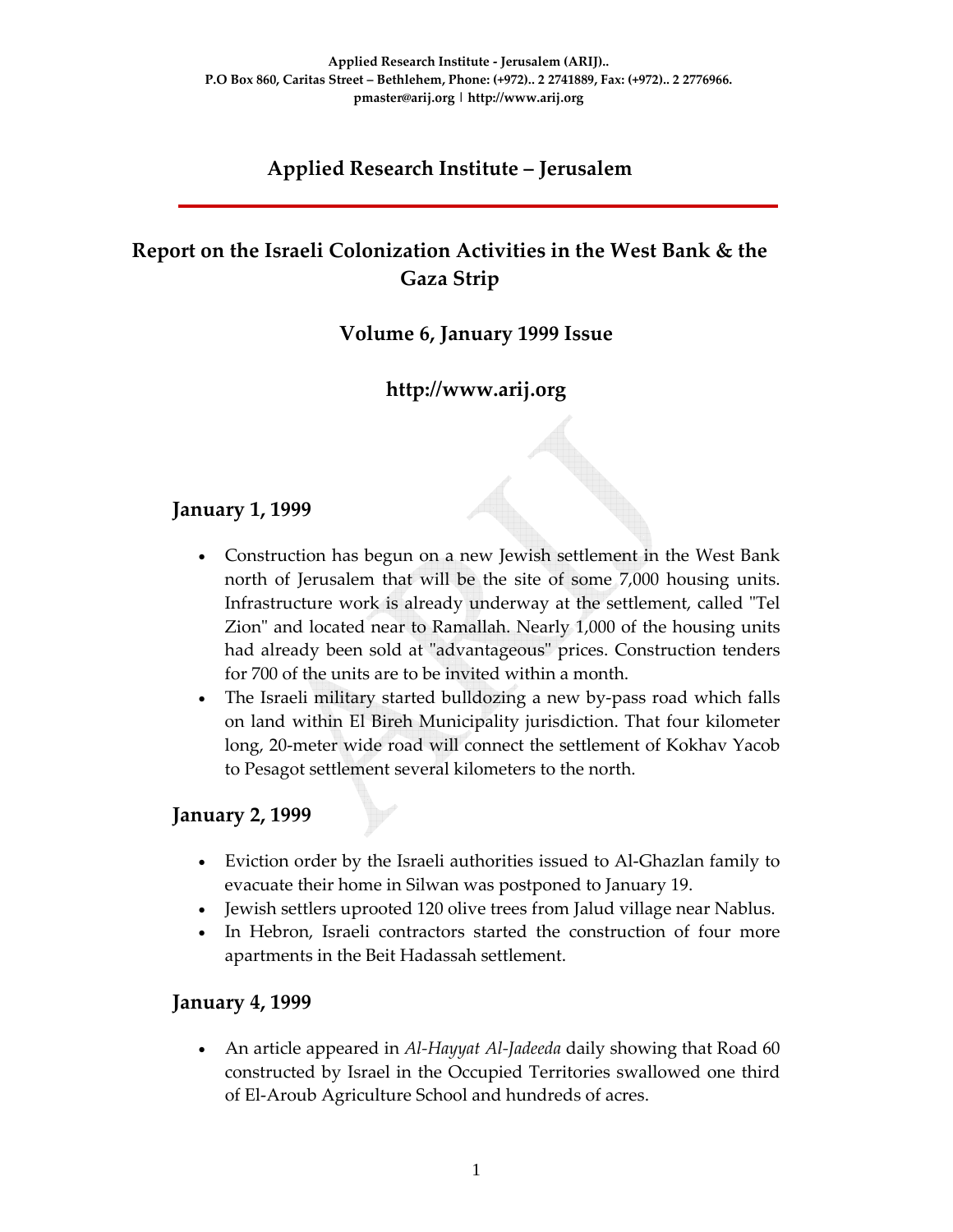- Abdel Hadi Hantash of the Hebron Land Defense Committee reported that an entire hilltop‐ several acres‐ belonging to the ʹAidi family had been bulldozed into a road for settlers. The family has the "Tabo", a deed to the land dating back to when the Turkish Ottomans ruled during the last century. The settlers also bulldozed a road to connect the hilltop to nearby Israeli settlement Givat Harsina.
- Armed settlers plowed a field belonging to a Hebronite family. The family uses the field only in summer, and would have waited another month until after the rains come to plow it, but "unused" land in winter may become subject to the possibility of becoming Israeli "state land" according to Ottoman laws from before the turn of the century. The owner of the field is seeking legal means to stop possible confiscation of the field.
- In Hebron City, across from the Ibrahimi Mosque, in a feverish attempt to occupy Palestinian houses in Hebronʹs old town, approximately 20 settlers had taken over an uninhabited Palestinian house.
- The Israeli parliament adopted in a first reading a law strengthening the conditions for any return of the Golan Heights to Syria or the hand over of East Jerusalem to the Palestinians.

### **January 6, 1999**

- Israeli military occupation authorities demolished two homes and two barracks in the villages of ʹArrana and Jalama of Jenin. The properties were demolished under the pretext that they were built without permits. The demolition took place without prior warning from the occupiers. The two villages are adjacent to the Green Line, the 1967 borders, where Israel is working on expanding that limit further east towards Palestinian villages and towns in the area. A truck was also seized from one of the villagers.
- According to a report issued by Solidarity International for Human Rights about the Israeli campaigns of home demolition in the Palestinian Territories, 148 Palestinian residences were destroyed in 1998, one third of which were in the Jerusalem area.
- Jewish settlers of "Bracha" which was constructed on confiscated lands of Kafr Qalil and Burin villages, cut down tens of forest trees from nearby villages.
- A batch of Itamar settlers continued bulldozing Awartaʹs land, located to the south of the settlement. They also pitched several house trailers at the site.

### **January 7, 1999**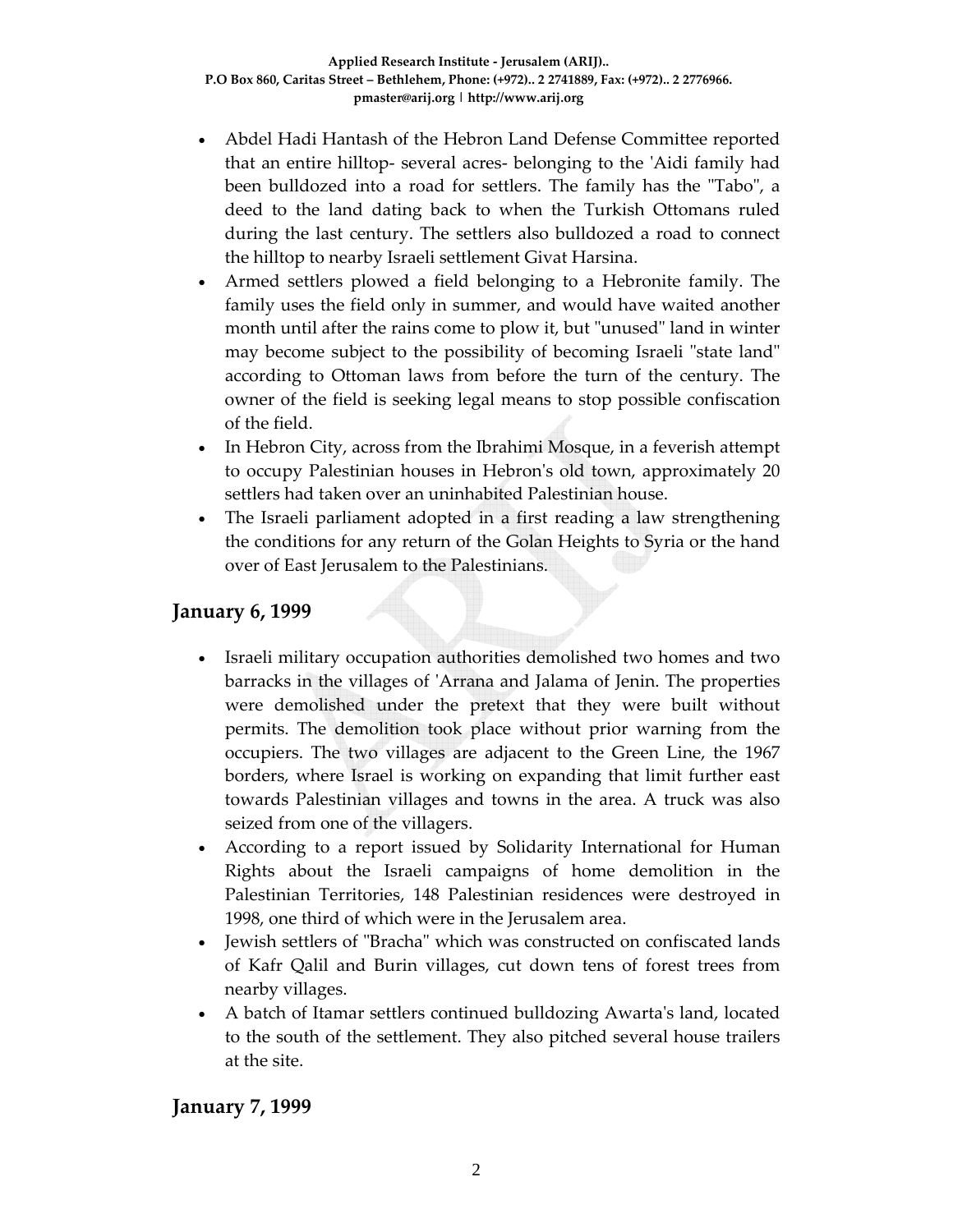• Construction on Abu Ghneim Mountain (Har Homa) is scheduled to begin in three months. A total of 679 residential units will be constructed in the newest Jerusalem settlement. In light of the success and the high demand in the current, a tender for another 346 units was issued this week.

# **January 8, 1999**

- According to a ministry document obtained by *Haaretz* daily, the Housing Ministry is to market lots in the Palestinian Territories for building 3,729 housing units. Another 1,320 lots are to be made available at the controversial site of Abu Ghneim Mountain (Har Homa) in southern Jerusalem‐ on top of the 1,000 recently put on the market there after a yearʹs freeze. The entire building program includes 19,800 units in Israel and across the Green Line, 13.9 percent fewer than the 1998 program of about 23,000 units. The tenders to be issued for lots in West Bank settlements (settlements) include 500 in Ariel, 500 in Alfei Menesheh and 400 in the ultra‐Orthodox settlement of Emanuel. In the Jerusalem District, the program includes the construction of 811 homes in Givat Zeev, 636 in Beitar, 600 in Maale Adumim, 182 in Adam and 100 at Efrat. Another 404 apartment units are slated for the settlement of Sur Baher, near Bethlehem. Of the lots on the market in 1999, 19.3 percent are earmarked for the ultra‐Orthodox communities, down from 21.7 percent in 1998.
- Jewish millionaire Irving Moskowitz claims holding properties in East Jerusalem estimated at approximately US \$20 million dollars**.**
- Radical Jewish settlers uprooted 40 olive trees in Kafr Qaddum village, west of Nablus.

### **January 9, 1999**

The Israeli government added 16 new housing units to Mihola settlement in the Jordan Valley.

### **January 10, 1999**

• Jewish settlers uprooted 30 trees at Deir El Hatab near Nablus.

### **January 11, 1999**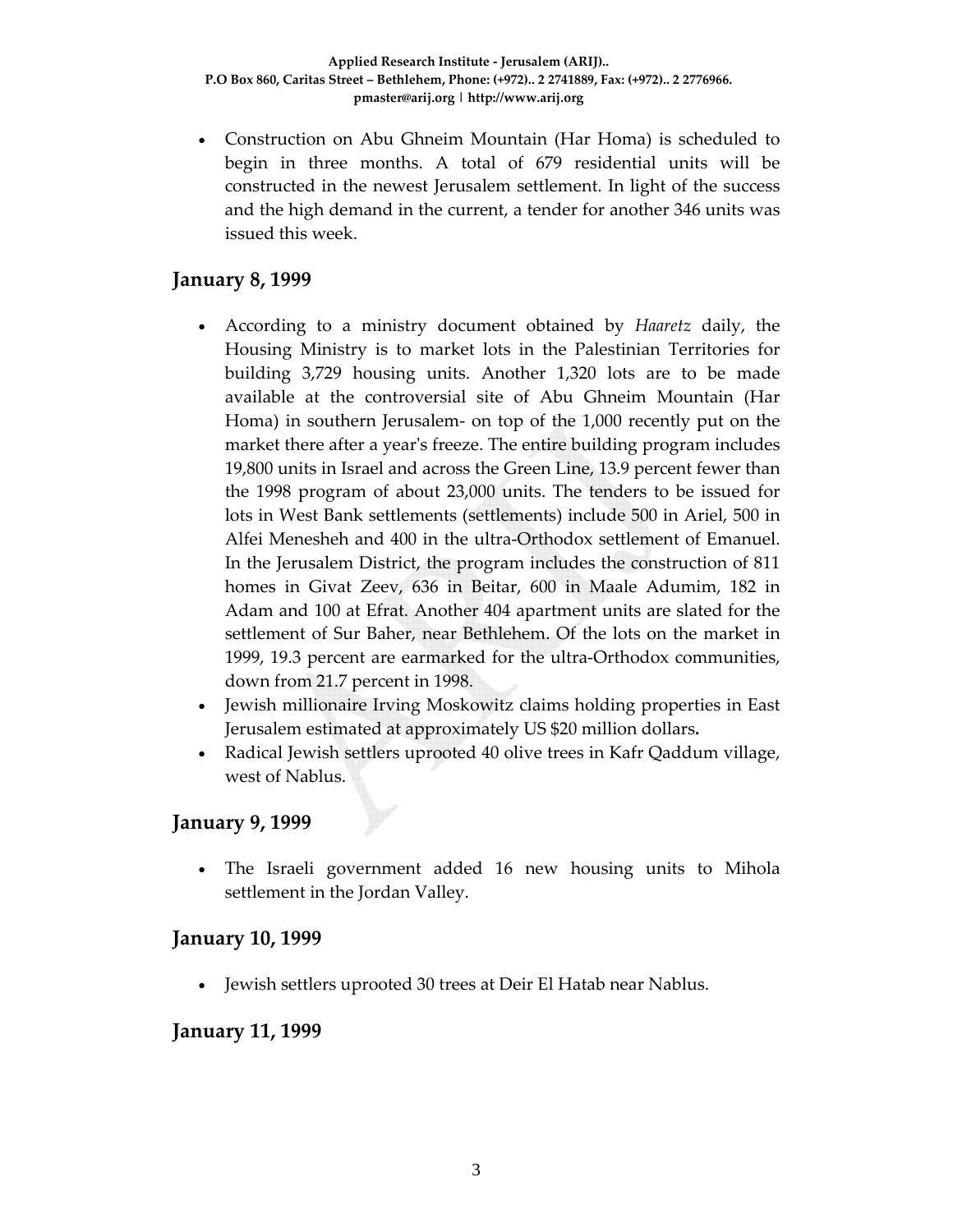- An Israeli plan was unveiled to set up hundreds of barriers at strategic points separating Israel and the Palestinian Authority. These barriers would include iron railings, concrete blocks and deep trenches.
- The Israeli government warned four Palestinians to stop building their houses in Yatta village near Hebron.
- According to Israeli sources, a new colonization outpost is under construction in an area located between "Beit Hadassah" and "Beit Shniawarson" settlements (settlements) in Hebron District.

### **January 12, 1999**

- Israeli bulldozers guarded by Israeli soldiers tore up 100 olive, almond and fig trees cultivated for several years near the village of ʹAboud in the West Bank. The orchard lay across a road from the Jewish settlement of Beit Ariye about five kilometers from the Israeli border in the central West Bank. The Israeli army routinely destroys Palestinian structures near roads used by Jewish settlers, claiming they represent security threats to Israelis circulating within the Occupied Territories.
- The Israeli police delivered a stop order for the emerging structure of a newly built mosque in El Walajeh village, located 10 kilometers southeast of Jerusalem. Two weeks later, a demolition order was issued claiming that the mosque was built without a permit on land zoned for agricultural use. In addition to the mosque, El Walajeh has received demolition orders for 37 homes under the pretext of building without proper authorization.

### **January 13, 1999**

- Palestinian villagers from Kafr Salaf and 'Azoun intervened to stop bulldozers guarded by armed settlers ‐ Ginnot Shomron, Imanuel and Kiryat Shomron settlements (settlements)‐ from leveling land and uprooting trees in an operation to appropriate several hundred hectares of land near the villages. There was no official permission to confiscate the land which falls in Area C of the West Bank where Israel has full control over civilian and military matters.
- Jewish millionaire Irving Moskowitz received the Israeli governmentʹs approval to construct a Jewish settlement in Ras Al‐Amoud in East Jerusalem.
- Israeli bulldozers unearthed large areas of agricultural land at Artas village near Bethlehem to open a new by‐pass road.

#### **January 14, 1999**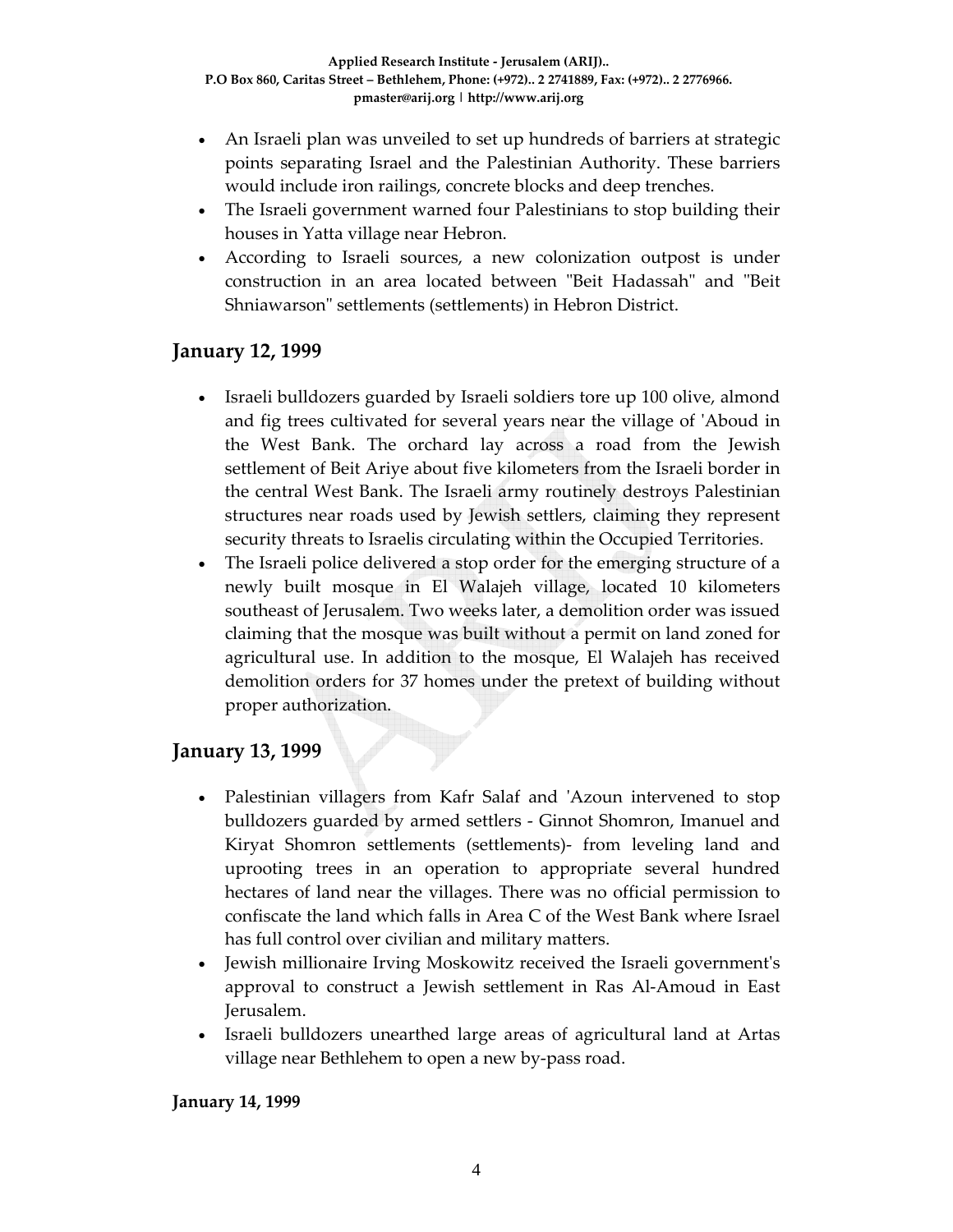- Israeli bulldozers destroyed terraces reconstructed by Jawdi Jabber (brother to 'Atta Jabber) after they were razed last September 1998.
- In Bani Na'im, east of Hebron, a road is being widened for use by Jewish settlers, and a by‐pass road about one kilometer long has been created through a Palestinian farmerʹs olive orchard. Jewish settlers had uprooted olive trees and buried them in a pit several kilometers away.
- In Wadi Qana, located 4 kilometers east of Kafr Thulth village, Israeli bulldozers were witnessed leveling a Palestinian‐owned land cultivated with olive and fig trees.

### **January 20, 1999**

The Beit El District Planning Committee approved the plan for the northern part of the West Bank Route 80 which has appeared on government maps for years. It was Foreign Minister Ariel Sharon who insisted on adding Route 80 to the list of roads approved. Some people call it "Sharon's Allon Road". It plays an important role in Sharon's policy maps: He marks it as the eastern border of the Palestinian entity.

## **January 21, 1999**

- An article appeared in *Haaretz* daily stated that the city of Jerusalem is making a bid to expand its jurisdiction westward and construct some 75,000 new housing units on the annexed land. The proposal, dubbed National Master Plan No.35, would put 9,000 new residential units in Mevasseret Tzion, 31,000 in Tzur Hadassah, and 4,000 in Har Eitan, a hilltop that was the tentative site of a museum devoted to the Israel Military Forces. The plan calls for Jerusalemʹs Jewish population to be raised to 758,000 by 2020, as opposed to 426,000 today.
- Abdel Hadi Hantash of the Land Defense Committee gave a summary of the Israeli military and settlement activities in the Hebron District over the last year. Thirty thousand dunums of land were confiscated, 48 homes were demolished, and in 73 cases, Israeli bulldozers tore open lands or roads. In addition settlers put caravans or house trailers in seven different locations and made new buildings in 17 new locations.

**January 22, 1999**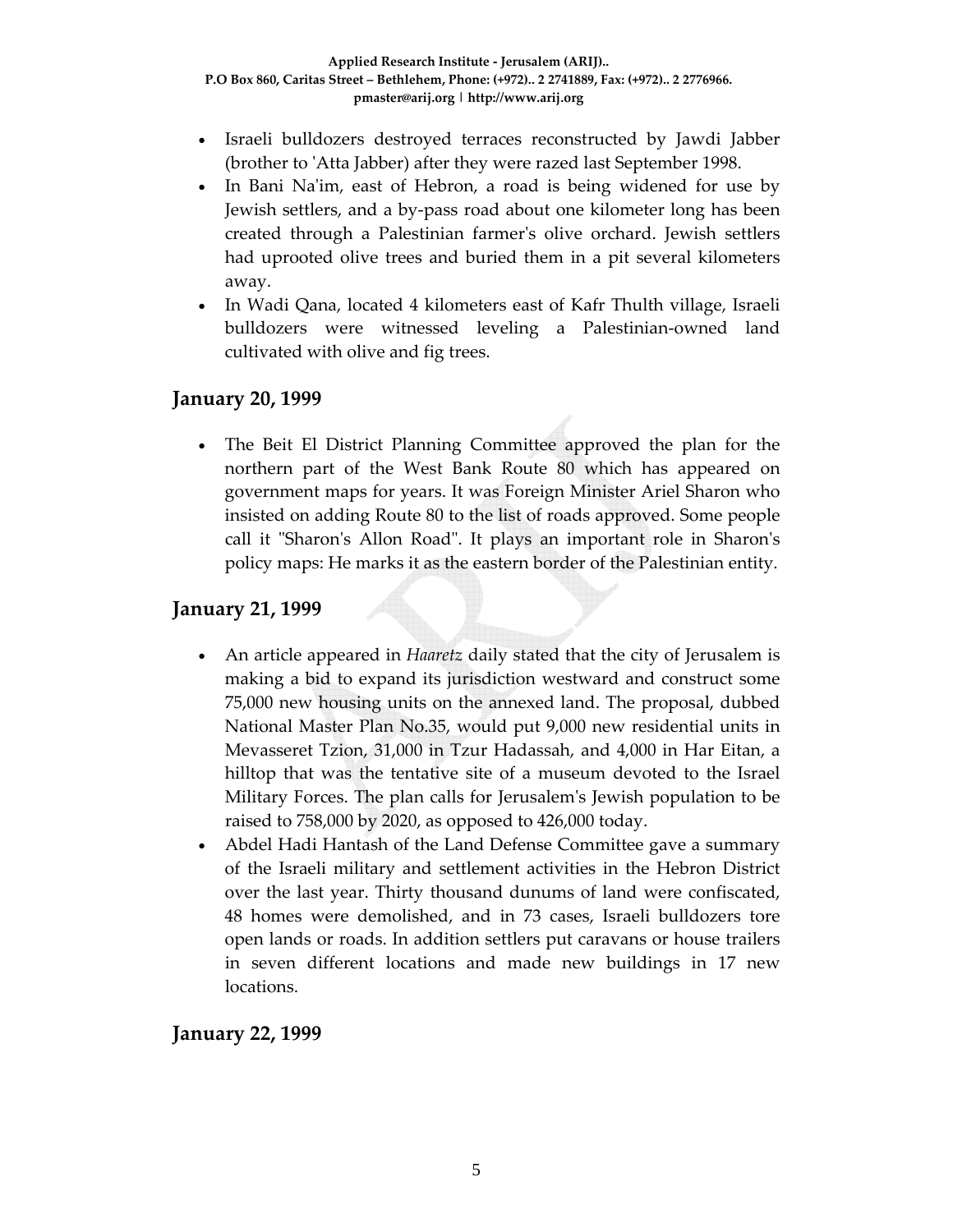- An article published in *Al-Quds* daily revealed a Jewish businessman's intention to construct 400 housing units and a hotel between Silwan and the Palace of the High Commissioner in Jerusalemʹs outskirts.
- The Jerusalem Municipality decided to annex Bir ʹOuna neighborhood near Beit Jala a town adjoining Gilo settlement to its borders by providing it with municipal services and levying Arnona tax on its residents.

### **January 23, 1999**

- The settlers of Rahel and Shilo, situated southeast of Nablus, started primary works to construct a new settlement near Jalud village.
- In an attempt to create a new settlement on Palestinian-owned land; Israeli bulldozers started leveling large tracts of land in Teqoa near Mount Herodion in Bethlehem District.

### **January 24, 1999**

- Israeli bulldozers continued the construction of Highway 45 on confiscated Palestinian land near Ramallah.
- The village of Artas, located to the south of Bethlehem, witnessed excavation activity by radical Jewish settlers from the nearby Israeli settlement of Efrat. Several settlers showed up with bulldozers and began digging into Artas land in an attempt to open a new by‐pass road linking the settlements (settlements) west of Artas to those in the east. They were heavily armed and threatened to shoot anyone who tried to stop them as they slashed into Palestinian soil, including the land of Artasʹ historic monastery. The Efrat settlers, under the protection of the Israeli military forces, demolished part of the monastery's stone wall and expropriated 30 dunums of its land.

### **January 25, 1999**

• In Qalqiliya District, the Israeli forces bulldozed 4000 dunums of agricultural land owned by Palestinian farmers of Kafr Thulth and 'Azoun villages in an attempt to expand "Maale Shomron" settlement. They uprooted 600 olive and fig trees, and demolished a number of wells.

### **January 26, 1999**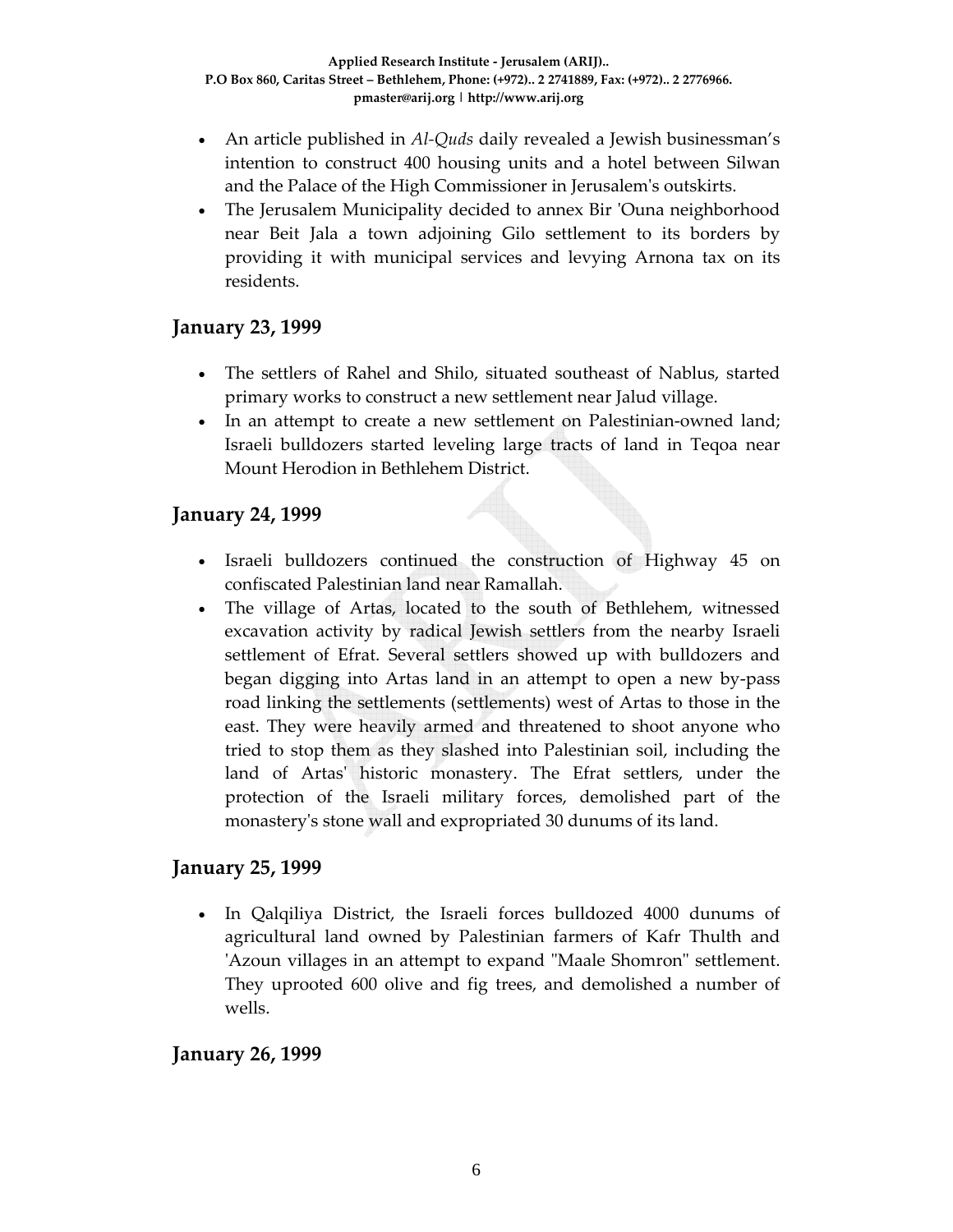- The Israeli parliament adopted a draft bill annexing Jewish settlements (settlements) in the Occupied Territories to Israel.
- Two houses were demolished by the Israeli army in East Jerusalem. One of the houses situated in Souk Al Aktanin, in the Old City of Jerusalem that belonged to Omar Hamdan was demolished under the pretext that it was built without a permit. The second house was the home of the Abu Awais family in 'Issawiyeh village in East Jerusalem. In addition, the Israeli army demolished two tin barracks, and confiscated two caravans in ʹIssawiyeh.
- Ultra‐Orthodox Jewish settlers created a new settlement at Kissan village near Bethlehem. The settlers installed several mobile homes, brought a water tank, arranged for electricity and opened a special road, 2‐kilometer long, for the fledgling settlement.

# **January 27, 1999**

- The Israeli government is continuing its implementation of its settlement plans at Tel Rumeida in Hebron.
- Eleven ultimatums were served by the Israeli government to Palestinians in Hebron District to evict their confiscated land or stop building houses this month.

# **January 28, 1999**

- The Israeli Authorities demolished the home of Ziad Fheidat in East Jerusalem's 'Anata village under the pretext of building without a permit. The home demolished was an additional construction to an existing house, only 25 meters away from by-pass road number #70. The house covered an area of 80 square meters and sheltered a family of twelve.
- According to Hebron Land Defense Committee, five caravans were added to Nahal Nagashot (a military camp) settlement, west of Hebron.
- The Israeli military forces demolished the house (sheltering 14 people) of a Palestinian professor, Fahmi ʹAbed El‐Samad in Beit Hanina under the pretext of building without proper authorization.

### **January 29, 1999**

• *Al-Quds* daily revealed an Israeli plan to dig a tunnel under the Jerusalem Wall.